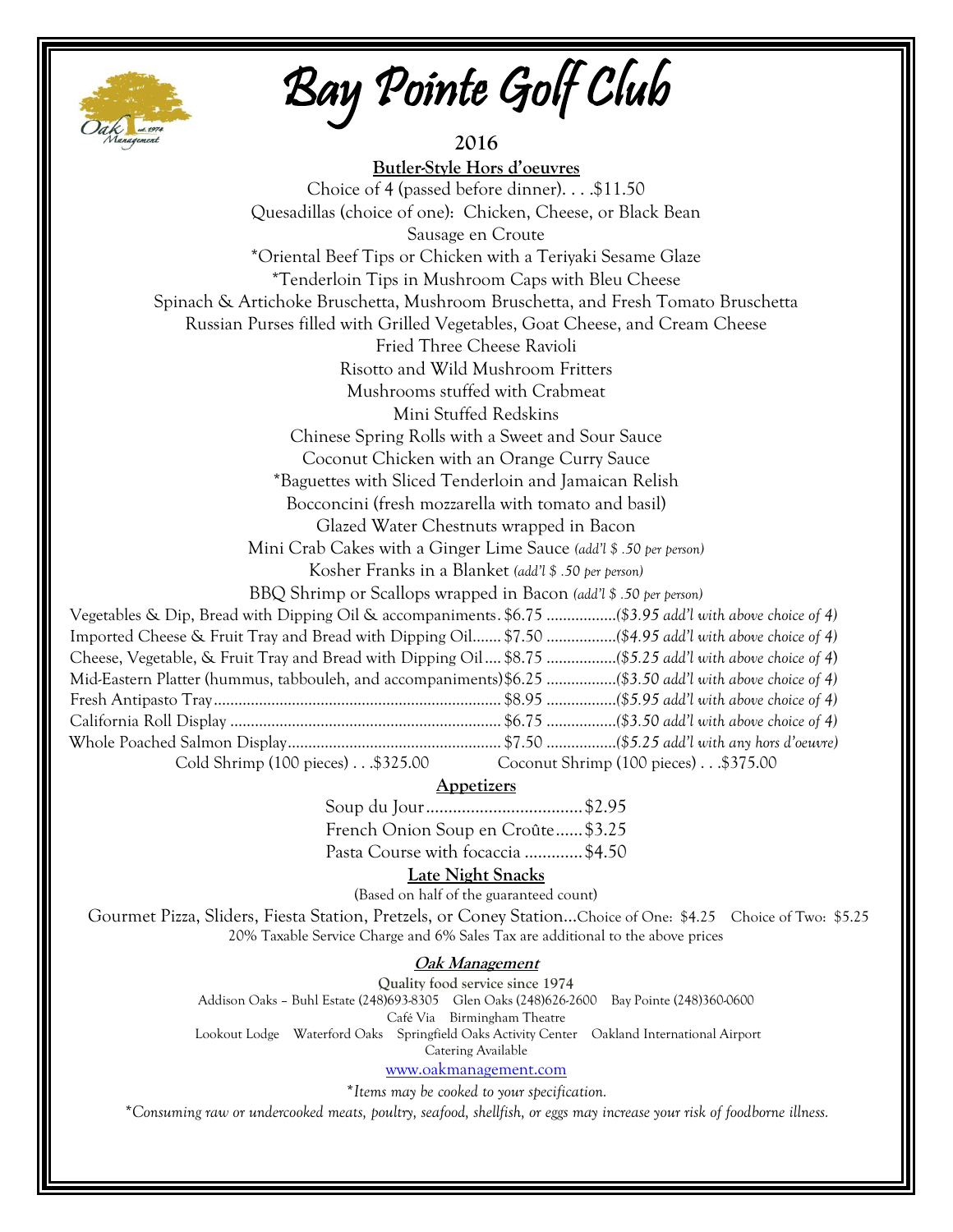

Bay Pointe Golf Club

## **Plated Dinner Entrees 2016**

#### ALL DINNERS INCLUDE ONE MAIN ENTRÉE, SALAD, VEGETABLE, AND POTATO CHOICE (\$2.00 PER PERSON ADDITIONAL CHARGE FOR SPLIT ENTRÉE, MAXIMUM 2 CHOICES)

| Breast of Chicken au Champagne over a Bed of Wild Rice Pilaf \$38.50<br>with artichoke hearts and mushrooms in a creamy Champagne sauce |  |
|-----------------------------------------------------------------------------------------------------------------------------------------|--|
|                                                                                                                                         |  |
| served with a roasted red pepper marinara                                                                                               |  |
|                                                                                                                                         |  |
| with fresh tomato and basil concassé, served over orzo pasta                                                                            |  |
|                                                                                                                                         |  |
| with mushrooms and onions in a Marsala wine sauce                                                                                       |  |
|                                                                                                                                         |  |
| stuffed with boursin cheese, fresh spinach, and sun-dried tomatoes                                                                      |  |
|                                                                                                                                         |  |
| stuffed with mushrooms, spinach, and artichokes en croûte                                                                               |  |
|                                                                                                                                         |  |
| topped with two fantail jumbo shrimp and Béarnaise sauce                                                                                |  |
|                                                                                                                                         |  |
| with a side of horseradish sauce                                                                                                        |  |
|                                                                                                                                         |  |
| with sautéed wild mushrooms                                                                                                             |  |
|                                                                                                                                         |  |
| served with mushrooms and a maître d' butter                                                                                            |  |
|                                                                                                                                         |  |
| baked and served with a maître d' butter                                                                                                |  |
|                                                                                                                                         |  |
| served with a choice of Bordelaise sauce or Chasseur Sauce                                                                              |  |
|                                                                                                                                         |  |
| grilled and topped with tomato and basil                                                                                                |  |
|                                                                                                                                         |  |
| with a Bordelaise sauce                                                                                                                 |  |
|                                                                                                                                         |  |
| with a Bordelaise sauce                                                                                                                 |  |
|                                                                                                                                         |  |
| Filet of Beef - with a Bordelaise sauce                                                                                                 |  |
| Chicken Chastleton - topped with shrimp and Béarnaise sauce                                                                             |  |
|                                                                                                                                         |  |
| Filet of Beef, Jumbo Shrimp Kabob, and Herb Grilled Chicken                                                                             |  |
| Assorted Hot Rolls and Butter Coffee, Decaffeinated, Tea and Milk                                                                       |  |
| (Focaccia, Fresh Croissants or Garlic Bread available: \$.35 addl.)                                                                     |  |

20% Taxable Service Charge and 6% Sales Tax are additional to the above prices.

*\*Items may be cooked to your specification.*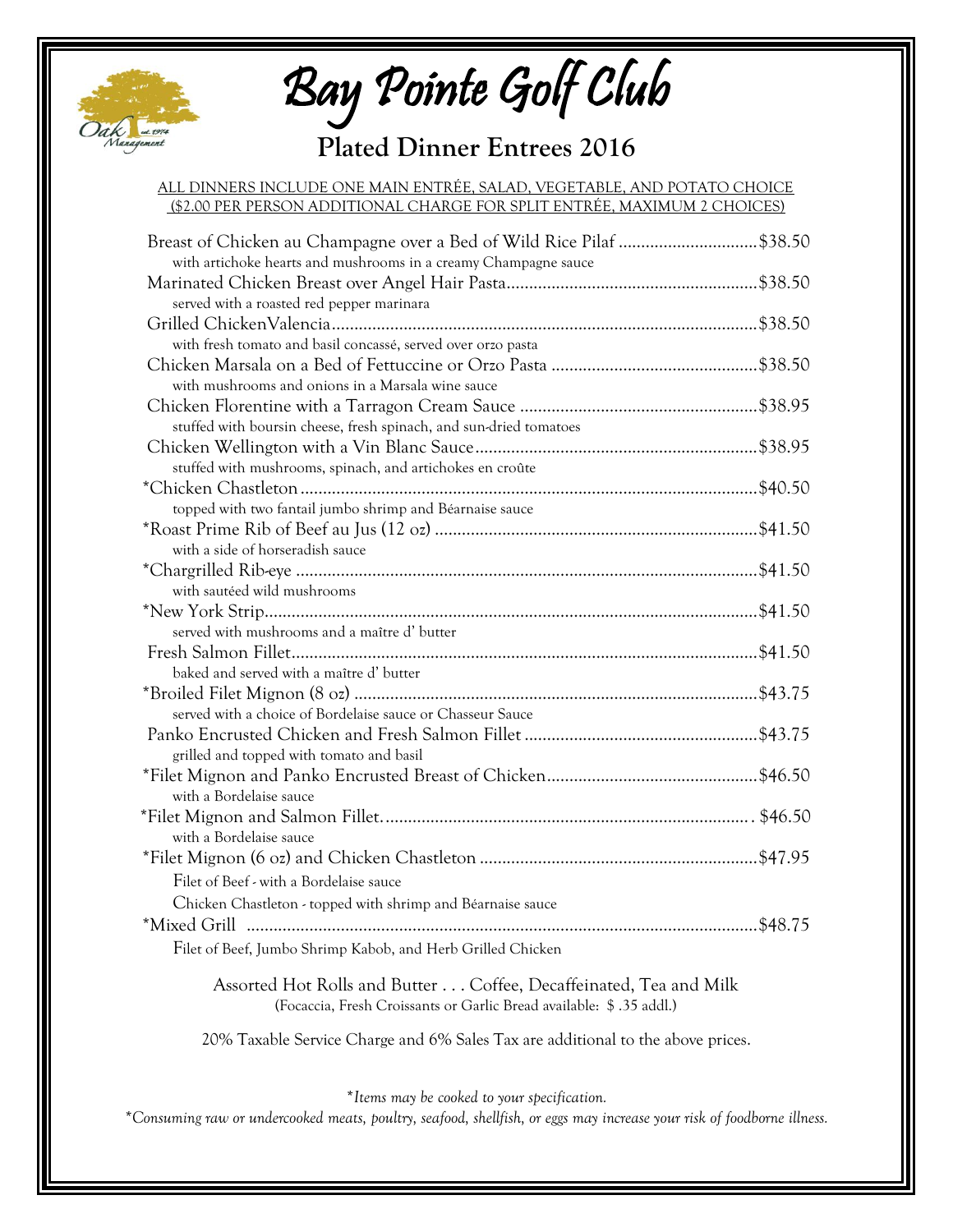

Bay Pointe Golf Club

**Buffet Menu 2016**

**Three entrée choices: Four entrée choices: \$45.50 per person \$46.50 per person**

\*Roast Prime Rib of Beef *(carved to order)* \*Tenderloin of Beef *(carved to order \$1.95 add'l)* Roasted Turkey Breast served with Michigan Dressing and Cranberry Sauce or *carved to order* Chicken Marsala Chicken au Champagne Citron Chicken Beurre Blanc Herb Grilled Chicken with Rice and Roasted Vegetables \*Tenderloin Tips with Bordelaise Sauce served with Spaetzle St. Louis Style BBQ Ribs \*Roasted Pork Loin stuffed with Michigan Dressing or *carved to order* Apple Smoked Ham *(carved to order)* Fresh Herbed Baked Salmon Grilled Salmon with a Pineapple Salsa Fried Jumbo Shrimp Medley of Seafood en Croute *(\$1.00 add'l) (Lobster, Shrimp, Crab & Scallops simmered in a Champagne sauce)*

*Note: A maximum of 2 carved items per buffet.*

#### **Plus one pasta choice:**

 Lasagna Pinwheel with Bolognese sauce or Vegetable Lasagna Pinwheel Penne with a Roasted Red Pepper Marinara Bowtie with Sautéed Mushrooms and Artichokes with Basil Marinara Spinach Ravioli with Creamy Pesto or Marinara Sauce Gnocchi with Palomino Sauce or Fontina Sauce Shell Pasta with Wild Mushrooms and a White Cheddar Cheese Sauce

**One** Fresh Vegetable and **One** Hot Potato Choice

#### **All Buffets include a Salad Bar 20 assorted salads including:**

Fresh Garden Salad with an Assortment of Condiments, Cole Slaw, Greek Style Tortellini, Potato Salad, Marinated Artichoke, Mushroom & Onion Salad, Ambrosia Salad, Cucumber & Onion Salad, Thai Beef Salad, Seafood Pasta Salad, Rotini Salad, Spinach Salad with Strawberries, Bocconcini Salad, Grilled Chicken with Bok Choy, Grilled Marinated Vegetables, Dittalini Pasta Salad, Seven Bean Salad

> **Fresh Fruit Display Vegetable Tray including:** Cauliflower, Broccoli, Celery Sticks, Carrots, Cherry Tomatoes **Cheese Wheels and Cubed Cheeses:** An Assortment of Imported and Domestic Cheeses

20% Taxable Service Charge and 6% Sales Tax are additional to the above prices.

*\*Items may be cooked to your specification.*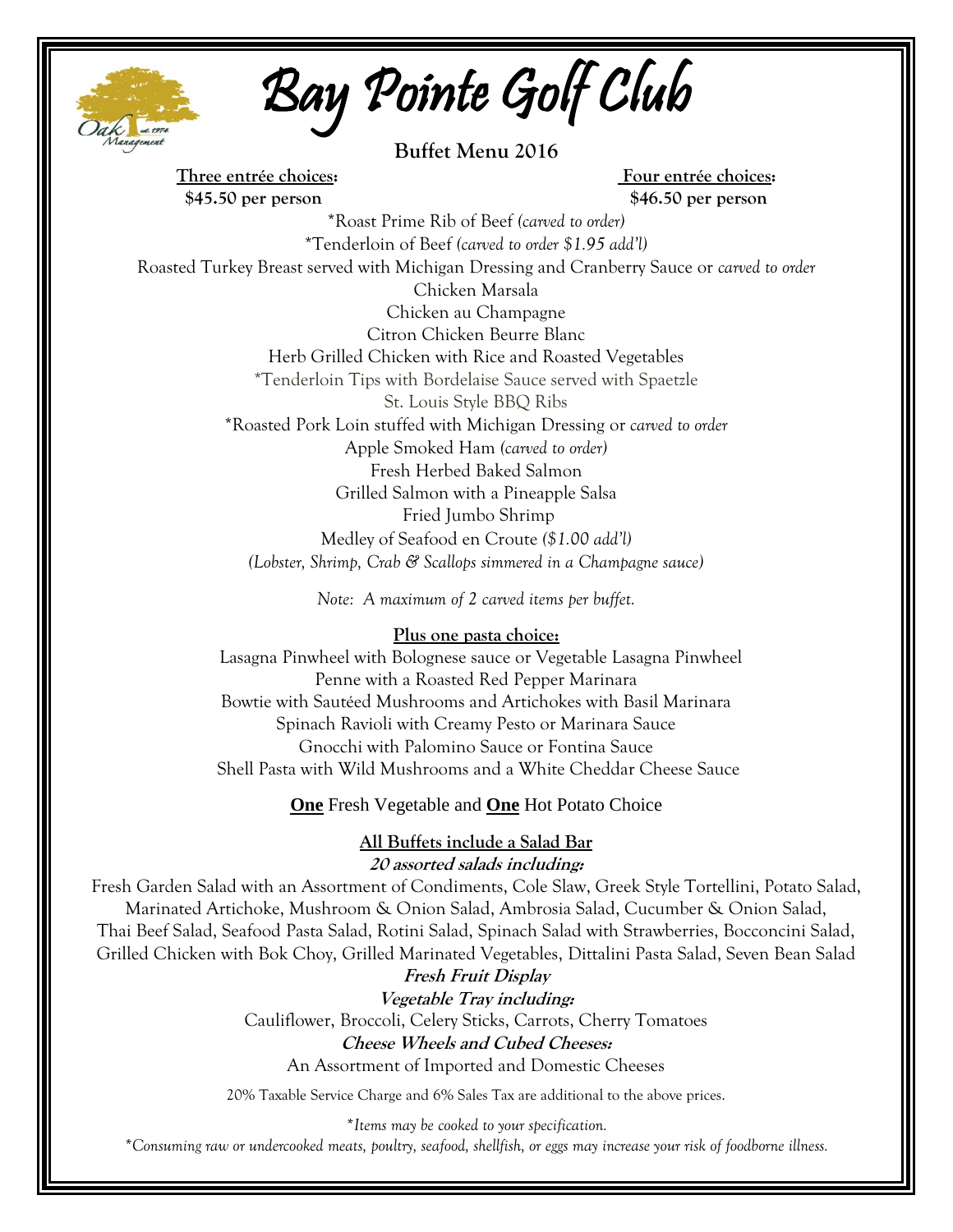

Bay Pointe Golf Club

| LUNCHEON PRICES ARE OFFERED ON ALL DAYS EXCEPT SATURDAYS, BETWEEN THE HOURS OF 11:30 AND 5:00.                                       |  |  |
|--------------------------------------------------------------------------------------------------------------------------------------|--|--|
| <b>Plated Luncheon Entrees 2016</b>                                                                                                  |  |  |
| (\$ 2.00 per person additional charge for split entrée, maximum 2 choices)                                                           |  |  |
| Lawash Deli Wrap with Homemade Chips & Coleslaw only\$17.50                                                                          |  |  |
| your choice of ham or turkey with vegetables in a roll-up                                                                            |  |  |
| Club Sandwiches with Homemade Chips & Coleslaw only\$17.95                                                                           |  |  |
| smoked turkey, ham, bacon, lettuce, tomato, on toasted wheat bread                                                                   |  |  |
|                                                                                                                                      |  |  |
| made with fresh dill, slivered almonds, and mandarin oranges                                                                         |  |  |
|                                                                                                                                      |  |  |
| mixed greens, dried cherries, candied walnuts, and a raspberry vinaigrette                                                           |  |  |
|                                                                                                                                      |  |  |
| mixed greens, bacon, hard boiled egg, tomato, avocado, and bleu cheese                                                               |  |  |
|                                                                                                                                      |  |  |
| chopped greens, black beans, roasted corn, tortilla strips, and a chipotle ranch dressing                                            |  |  |
|                                                                                                                                      |  |  |
| served with a roasted red pepper marinara                                                                                            |  |  |
|                                                                                                                                      |  |  |
| with leeks, carrots, broccoli, and Swiss cheese in phyllo dough                                                                      |  |  |
| Breast of Chicken au Champagne over a Bed of Wild Rice Pilaf (6 oz) \$25.95                                                          |  |  |
| with artichoke hearts and mushrooms in a creamy Champagne sauce                                                                      |  |  |
|                                                                                                                                      |  |  |
| stuffed with boursin cheese, fresh spinach, and sun-dried tomatoes                                                                   |  |  |
| stuffed with mushrooms, spinach, and artichokes en croûte                                                                            |  |  |
|                                                                                                                                      |  |  |
| with mushrooms, onions, in a Marsala wine sauce                                                                                      |  |  |
|                                                                                                                                      |  |  |
| served over wild rice                                                                                                                |  |  |
|                                                                                                                                      |  |  |
| with fresh tomato and basil concassé, served over orzo pasta                                                                         |  |  |
|                                                                                                                                      |  |  |
| baked and served with a maître d' butter                                                                                             |  |  |
|                                                                                                                                      |  |  |
| with a side of horseradish sauce                                                                                                     |  |  |
|                                                                                                                                      |  |  |
| with sautéed wild mushrooms                                                                                                          |  |  |
|                                                                                                                                      |  |  |
| grilled and topped with tomato and basil                                                                                             |  |  |
|                                                                                                                                      |  |  |
| with a Bordelaise sauce                                                                                                              |  |  |
| **To be served with only Salad, Vegetable, and Rolls *** To be served with only Rolls and Butter                                     |  |  |
| Banquet Luncheons include one choice of salad, vegetable, and potato (unless indicated)                                              |  |  |
| Assorted Hot Rolls and Butter (Focaccia, Fresh Croissants or Garlic Bread available: \$.35 addl) Coffee, Decaffeinated, Tea and Milk |  |  |
| 20% Taxable Service Charge and 6% Sales Tax are additional to the above prices.                                                      |  |  |
|                                                                                                                                      |  |  |

*\*Items may be cooked to your specification.*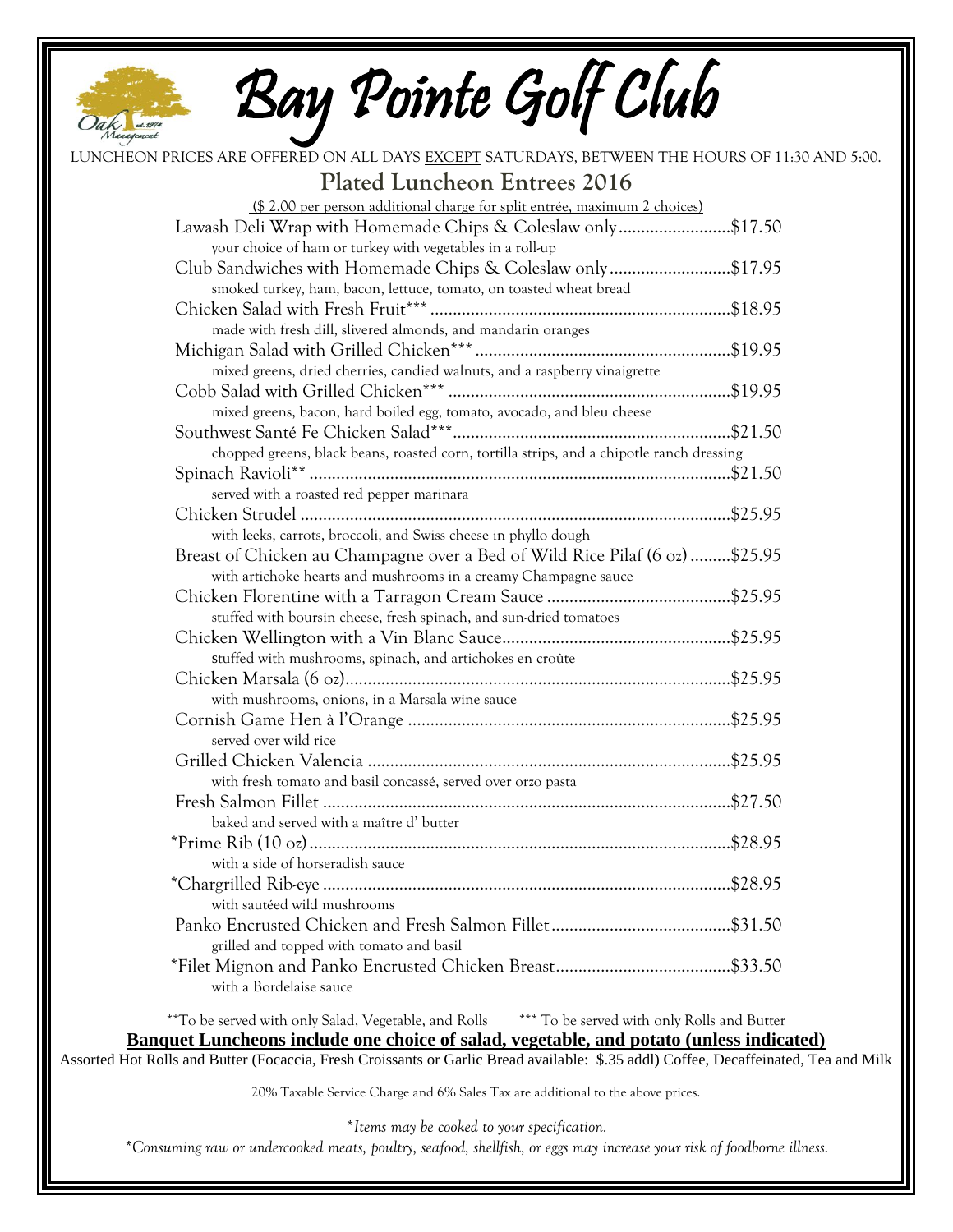

## Bay Pointe Golf Club

**2016**

**Packages**

 **Includes room rental \$20.00 Platinum Bar added to any package price \$17.00 Premium Bar added to any package price \$15.00 Deluxe Bar added to any package price \$12.00 Standard Bar added to any package price**

(20% Taxable Service Charge and 6% Sales Tax are additional) Packages can be customized in any way

## **Royal**

## **\$81.75 Saturdays, \$79.75 Fridays and Sundays Includes: Plated or Buffet Menu option**

- Butler-Style Hors d'oeuvres
- \*Filet Mignon and Panko Encrusted Breast of Chicken Plated Dinner or Four Entrée Buffet
- **Free Upgrade option for 2016 Royal Package**
	- o Coffee Station and Round Tablecloths at **No Additional Charge**; Includes Chair Covers
- Salad Choice
- Vegetable Choice
- Potato Choice
- Complimentary Soda and Juice
- Fruit and Sweets Table

## **Majestic**

### **\$68.95 Saturdays, \$66.95 Fridays and Sundays Includes: Plated or Buffet Menu option**

- Butler-Style Hors d'oeuvres
- \*Filet Mignon and Panko Encrusted Breast of Chicken Plated Dinner or Four Entrée Buffet
- **Free Upgrade option for 2016 Majestic Package**
	- o Coffee Station and Round Tablecloths at **No Additional Charge**; \$1.00 off Chair Covers
- Salad Choice
- Vegetable Choice
- Potato Choice
- Complimentary Soda and Juice
- Choice of Late Night Snack

## **Grande**

## **\$57.95 Saturdays, \$55.95 Fridays and Sundays**

- Fresh Vegetables and Dip, Bread with Dipping Oil and Accompaniments
- Chicken Au Champagne
- **Free Upgrade option for 2016 Grande Package**

## o Coffee Station and Round Tablecloths at **No Additional Charge**; \$1.00 off Chair Covers

- Salad Choice
- Vegetable Choice
- Potato Choice
- Complimentary Soda and Juice
- Choice of Late Night Snack

*\*Items may be cooked to your specification.*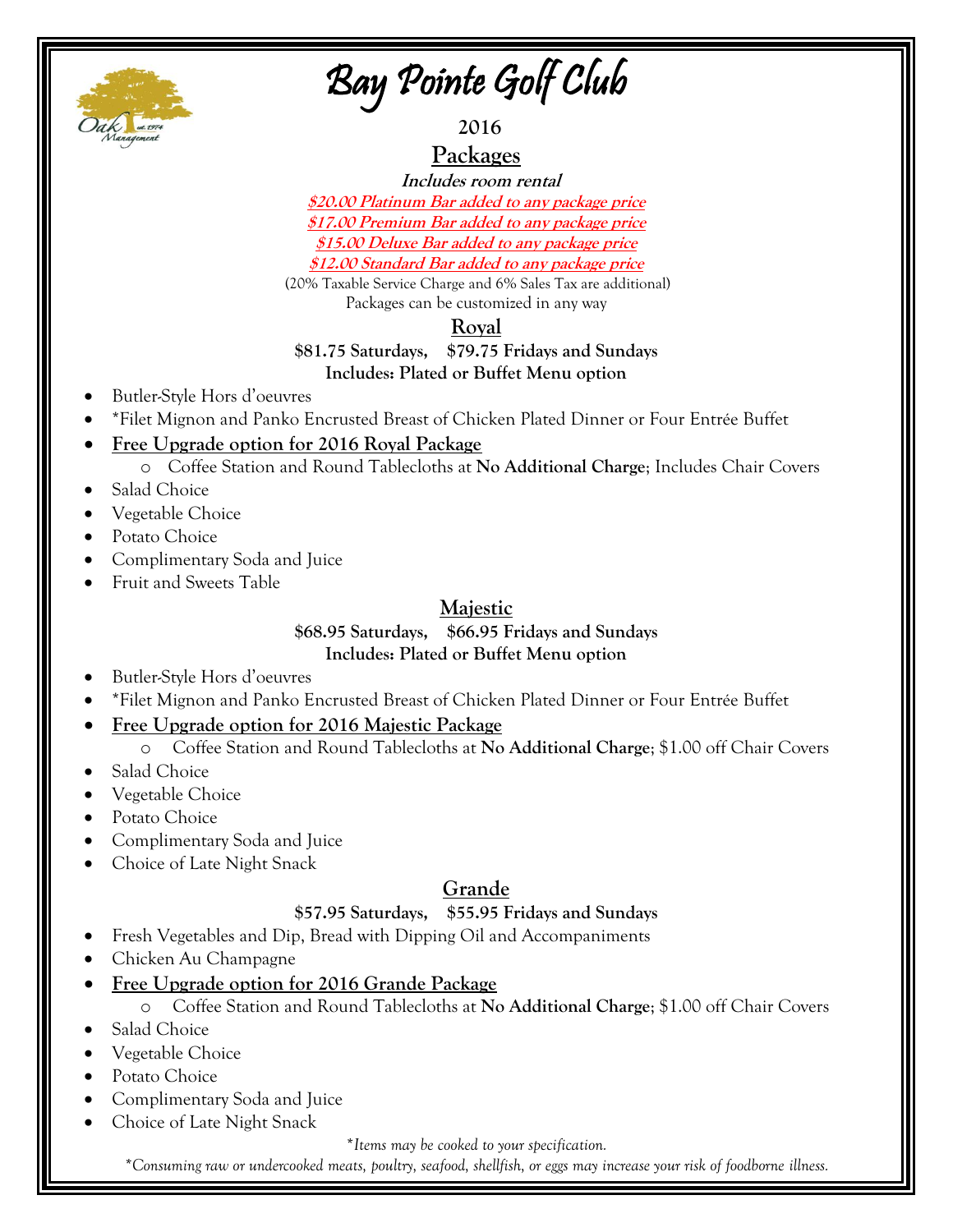

# Bay Pointe Golf Club

**2016**

## **Salads**

Fresh Mixed Green Salad *served with a ranch dressing*

\*Traditional Caesar Salad *served with Parmesan cheese, croutons and topped with asiago cheese* Romaine Salad *with mushrooms, cucumbers, scallions and tomato, served with a vinaigrette dressing* Bibb Salad *with gorgonzola cheese, tomato, red onion, and pecans, served with a white balsamic vinaigrette* Tuscan Salad *with slices of vine-ripened tomato and fresh mozzarella garnished with romaine, fresh basil, and red onion*  Michigan Salad *with dried cherries and candied walnuts, served with a raspberry vinaigrette dressing* Spinach Salad *with sliced strawberries and mandarin oranges, served with a poppy seed dressing* Traditional Wedge Salad *with bleu cheese crumbles, bacon bits, and chopped tomato, served with a bleu cheese dressing* Mediterranean Salad *with sun-dried tomato, kalamata olives, and feta cheese, served with a basil vinaigrette*

## **Fresh Vegetables**

Green Beans Amandine Broiled Tomato Parmesan *(sit down only)* Green Beans with Julienne Carrots and Red Peppers Sugar Glazed Carrots Fresh Vegetable Medley Broccoli with Carrots and Leeks Zucchini Medley Green Beans with Wild Mushrooms and Leeks Asparagus with Lemon Butter *(\$ .50 add'l)*

## **Home-Style Potatoes and Pasta**

Yukon Gold Smashed with Buttered Parsley Brown Butter Rosemary New Parmesan Roasted Redskins Roasted Garlic Mashed Princess Potato Smashed Redskins with Chives Smoked Gouda Mashed Parslied New Couscous (*sit down only)* Harvest Potatoes Orzo *(sit down only)*

## **Pasta course with Focaccia . . . \$4.50**

20% Taxable Service Charge and 6% Sales Tax are additional to the above prices

*\*Items may be cooked to your specification.*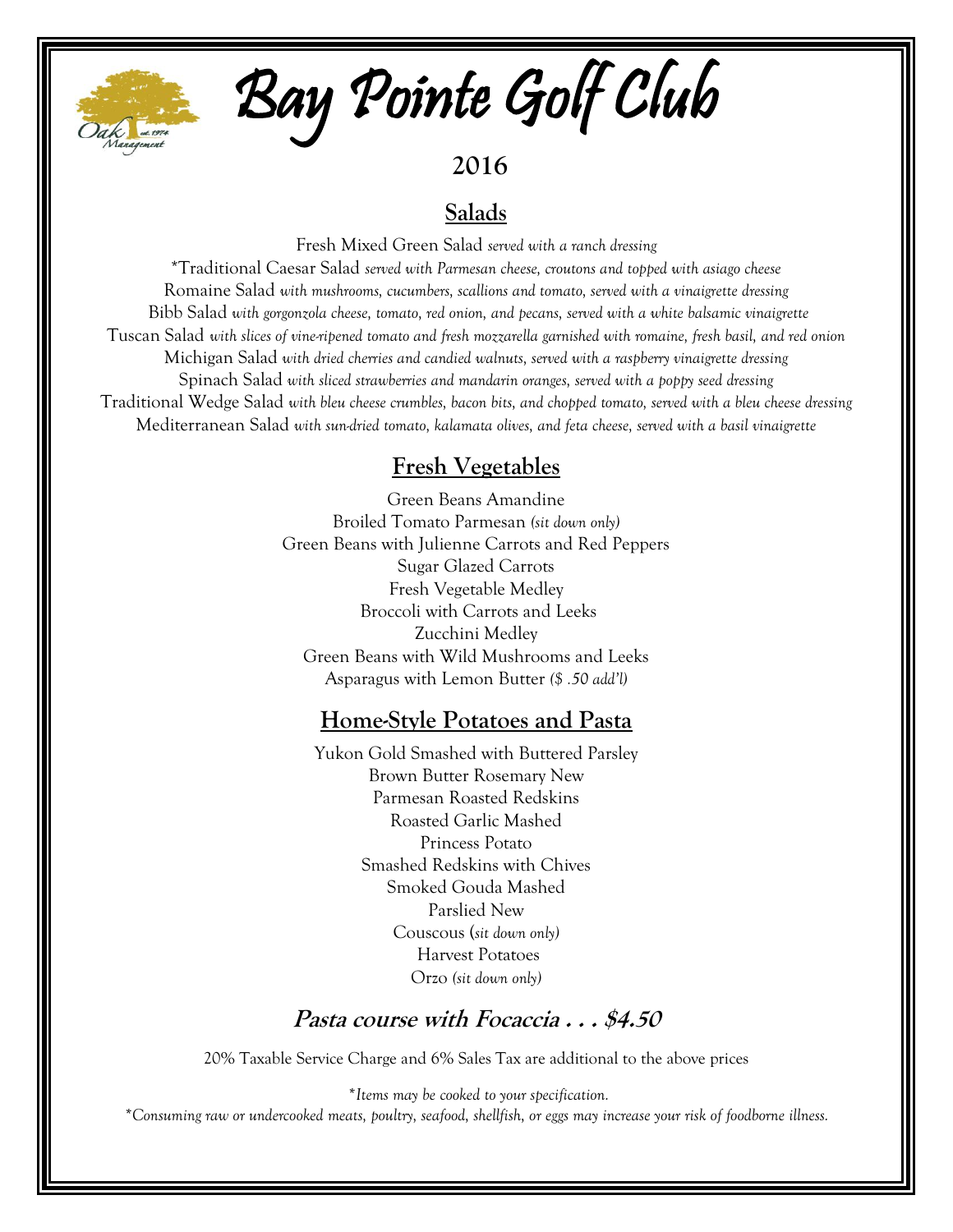

Bay Pointe Golf Club

**Stations 2016 Minimum of 4**

## **Fruits de Mer…\$15.50**

Crab Cakes with cilantro lime sauce *made to order*, Glazed Whole Poached Salmon with accompaniments, Sushi California Rolls with wasabi and pickled ginger Additional Items: \$1.50 add'l per person per item Caribbean Grilled Shrimp wrapped in bacon \*Szechwan seared Ahi Tuna Mussels in cream sauce \*Clams on the half shell Calamari Salad

## **Mediterranean…\$12.25**

Hummus with Lawash chips and Pita Toast Points, Tabbouleh with Romaine Hearts and Kalamata Olives, Fire Roasted Balsamic Marinated Vegetables, Fresh Buffalo Mozzarella Skewers with Fresh Basil Additional Items: \$ .75 add'l per person per item Cherry Peppers stuffed with prosciutto and mozzarella Caponata Spread with toast points

## **South of the Border…\$11.95**

Chicken and Beef Fajitas with Warm Flour Tortillas, Soft Shell Tacos, Tri-color Nacho Chips, Bell Peppers, Scallions, Shredded Lettuce, Guacamole, Monterey Jack & Cheddar Cheese, Nacho Cheese, Diced Tomatoes, Salsa, Sour Cream Additional Items: \$1.00 add'l per person per item Quesadillas *made to order* Gorditas

## **Chinese Take-Out…\$12.75**

Sweet and Sour Chicken with Pineapple and Green Peppers, \*Beef and Broccoli with Sesame Garlic Sauce, Steamed Rice, Fried Rice, Crispy Wonton Strips with Dipping Sauce, Egg Rolls or Stir-Fry Vegetables

#### **International Fruit and Cheese Station…\$9.75**

An Assortment of Breads, Charcuterie Display, Imported and Domestic Cheeses, Fruits, Crackers, and Nuts

## **Salad Station…\$10.50**

Signature Salad, \*Caesar Salad, Spinach with Strawberry Salad, Artichoke and Mushroom Salad, Beef and Bok Choy Salad, an Assortment of Fresh Vegetables and Dip

## **Potato Bar…\$9.95**

Potato Pancakes, Garlic Mashed and Sweet Potatoes, Tomato, Red Onion, Fresh Basil, Sautéed Fresh Mushrooms, Cheddar Cheese, Whipped Butter, Brown Sugar, Plain Yogurt, Horseradish, Sour Cream, Broccoli, Chives, Bacon, Ham

#### **Little Italy…\$12.25**

Fresh Pasta to include three sauces: Alfredo, Roasted Red Pepper Marinara, Bolognese, Focaccia, Ciabatta, and Homestyle Breads with Herb Infused Oils, Assorted Olives and Calamari Salad

## **Carving Station…\$16.95**

\*Roast Prime Rib of Beef and Oven Roasted Turkey Served with Fresh Petite Rolls, Breads and Condiments Additional per extra item: \*Tenderloin of Beef \$1.95 add'l

**For this menu, a minimum of 100 guests is required.** 20% Taxable Service Charge and 6% Sales Tax are additional to the above prices.

*\*Items may be cooked to your specification. \*Consuming raw or undercooked meats, poultry, seafood, shellfish, or eggs may increase your risk of foodborne illness.*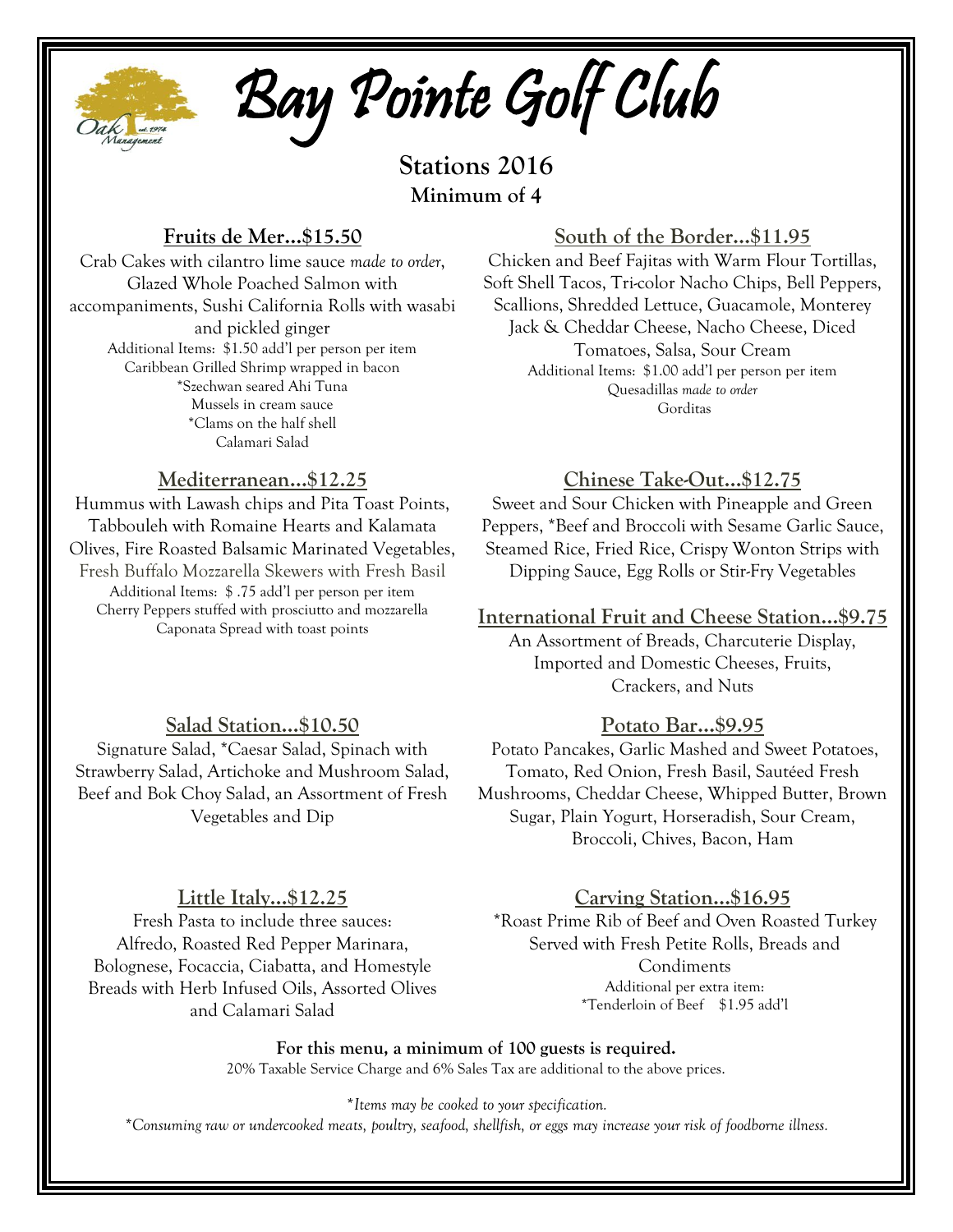

Bay Pointe Golf Club

## **STATELY BUFFET 2016 Elegant Strolling Buffet**

\$130.75 per person

**International Fruit and Cheese Station**

A Cornucopia of assorted Breads, a lavish bounty of Imported and Domestic Cheeses, Fruits, Crackers, and Nuts

## **Seafood Station**

Whole Poached Salmon, Chilled Jumbo Shrimp, Crab Legs, Crab Cakes, Medley of Seafood en Croute, and a Marlin Ice Carving

## **Carving Station**

\*Sliced Beef Tenderloin, Carved Honey Glazed Ham, Whole Carved Turkey, \*Rack of Lamb

## **Hot Pasta Station**

Spinach Ravioli with a Roasted Red Pepper Marinara and Smoked Cheese Ravioli with Basil Sauce

## **Designer Potato Station**

Garlic Mashed, Yukon Gold Mashed, and Sweet Potatoes with assorted toppings served elegantly in a Martini Glass. Topping bar includes Broccoli, Bacon, Assorted Cheeses, Sour Cream, Chives, \*Caviar, and More.

## **Salad and Vegetable Station**

Marinated Artichoke and Mushroom Salad, Spinach and Strawberry Salad, A Colorful Medley of Fresh Vegetables, Antipasto Trays, Roma Tomato Salad, \*Caesar Salad – made to order, Grilled Vegetables

## **Sweet Table**

 24 foot long Sweet Lovers Extravaganza, Bananas Foster Flambé, Assorted Chocolates, and an ice carving of your choice

## **International Coffee Station**

Regular, Decaffeinated, Assortment of Flavored Coffees, Shaved Chocolate, Cinnamon Sticks, Orange and Lemon Zest, Cinnamon Sugar, Cream, Sugar, Whipped Cream, and an Assortment of Herbal Teas.

## **Premium Bar**

This bar includes only the finest brands available.

## **Room Rental**

China, Stemware, Silverware, Set-up, Clean-up, Cake Cutting, Table Skirting, White Linen Tablecloths and White Linen Napkins

## **Other Amenities**

Valet Service, Fresh Floral Centerpieces for Food Stations, and Seasonal Coat Check (20% Taxable Service Charge and 6% Sales Tax are additional to the above price) *\*Items may be cooked to your specification.*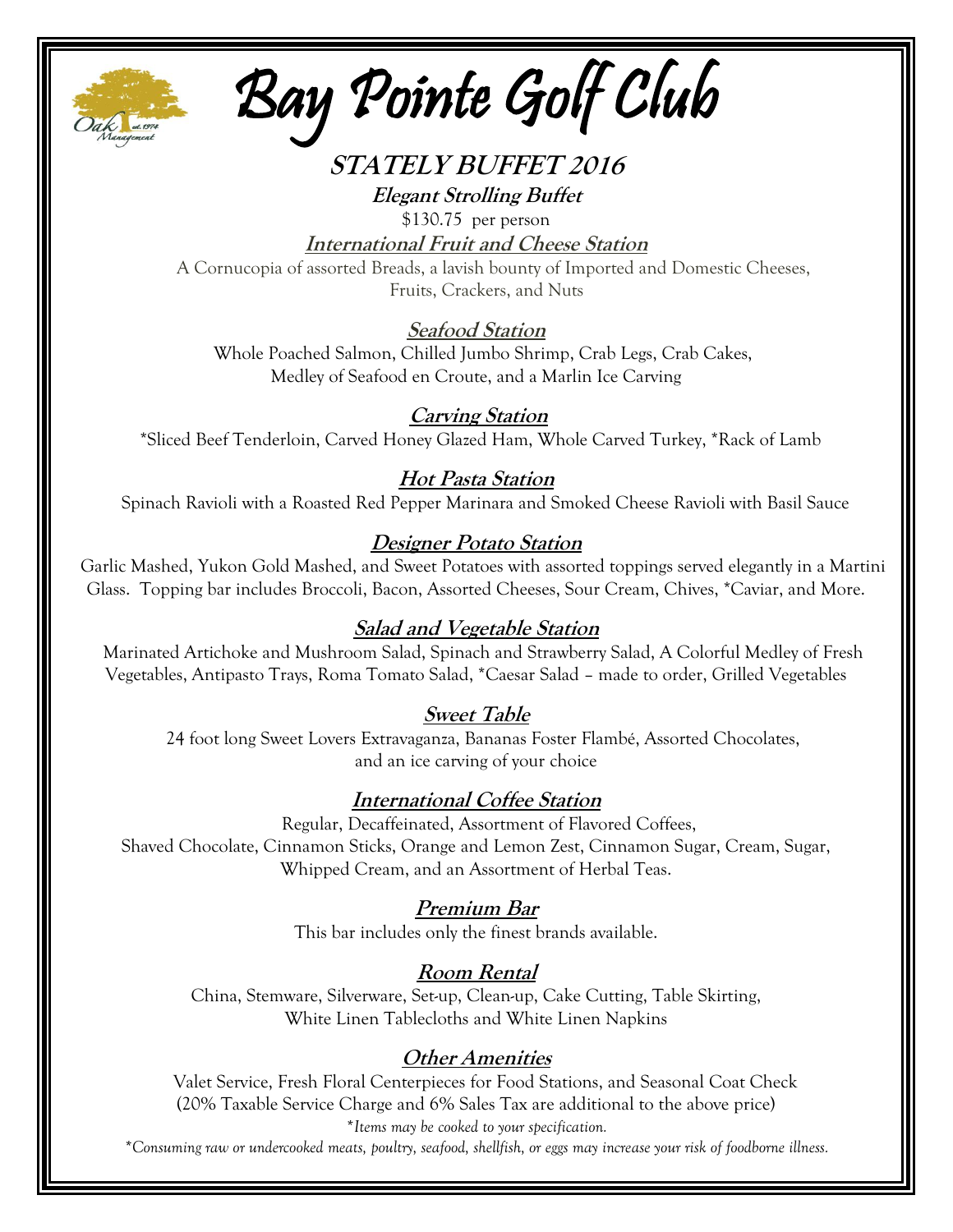

Bay Pointe Golf Club

| Fruit & Sweet Table 2016                                                           |        |
|------------------------------------------------------------------------------------|--------|
| (Served in addition to a meal)                                                     |        |
| (Included with the Royal Package)                                                  |        |
| \$14.25 per person                                                                 |        |
| Our 24-foot long sweets extravaganza includes a variety of the items listed below: |        |
| Fresh Strawberries with Whipped Cream                                              |        |
| Assorted Bar Cookies and Brownies                                                  |        |
| Fresh Assorted Melons and Berries                                                  |        |
| Chocolate Dipped Strawberries                                                      |        |
| Fresh Fruit Topped Cheesecake                                                      |        |
| Chocolate Marble Cheesecake                                                        |        |
| Raspberry Shortbread Cookie                                                        |        |
| <b>Assorted Fresh Fruit Tarts</b>                                                  |        |
| Carved Watermelon Display                                                          |        |
| Bailey's Irish Crème Torte                                                         |        |
| Chocolate Lover's Delight                                                          |        |
| Fresh Hawaiian Pineapple                                                           |        |
| German Chocolate Cake                                                              |        |
| Miniature Cream Puffs                                                              |        |
| <b>Chocolate Mint Sticks</b>                                                       |        |
| <b>Grand Marnier Torte</b>                                                         |        |
| <b>Black Forest Torte</b>                                                          |        |
| <b>Premium Mixed Nuts</b>                                                          |        |
| Lemon Mousse Torte                                                                 |        |
| Raspberry Supreme                                                                  |        |
| Chocolate Eclairs                                                                  |        |
| Mignon Torte                                                                       |        |
| Mocha Torte                                                                        |        |
| Carrot Cake                                                                        |        |
| Cannolis                                                                           |        |
| Cassata                                                                            |        |
| Flavored Coffee                                                                    |        |
| (Also included is a floral centerpiece)                                            |        |
|                                                                                    | \$1.50 |
|                                                                                    | \$2.75 |
|                                                                                    |        |
| Additional Decents                                                                 |        |

## **Additional Desserts**

| Chocolate dipped Strawberry garnish\$2.25 Assorted Tortes (choose 3 from above selection)\$4.50       |
|-------------------------------------------------------------------------------------------------------|
| Chocolate Mousse (other varieties available). \$2.75 Cherries Jubilee or Bananas Foster Station\$4.25 |
|                                                                                                       |
|                                                                                                       |
|                                                                                                       |
|                                                                                                       |

20% Taxable Service Charge and 6% Sales Tax are additional to the above prices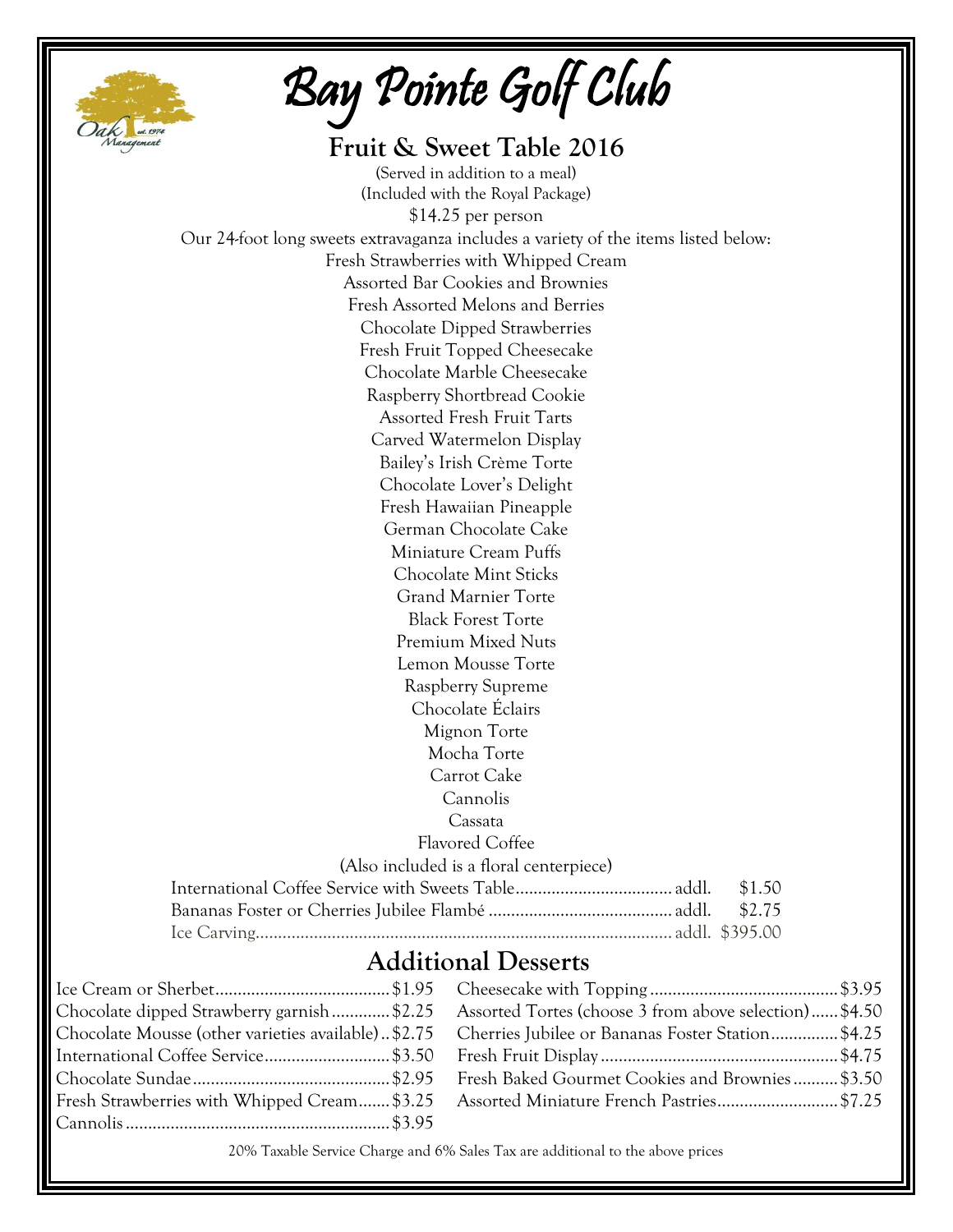

Bay Pointe Golf Club

**Liquor Provisions for 2016**

## **PLATINUM BAR**

\$31.50 per person for a  $\frac{six}{dx}$  hour open bar. (\$20.00 per person with any package) Everything listed below in the Premium Bar plus: Grey Goose Vodka, Bombay Sapphire Gin, Glenfiddich Scotch, Jameson Irish Whiskey, Knob Creek Bourbon, and 1800 Tequila

## **PREMIUM BAR**

\*\*\$27.50 per person for a  $\underline{\text{six}}$  hour open bar. (\$17.00 per person with any package) Everything listed below in the Deluxe Bar plus: Crown Royal, Jack Daniels Black, Chivas Regal, Dewars White Label, Absolut Swedish Vodka, Stolichnaya Vodka,

Captain Morgan's Spiced Rum, Malibu Rum, Tanquery Gin, Southern Comfort, Cuervo Gold Tequilla,

Amaretto, Bailey's Irish Cream, Kahlua, Grand Marnier

(\$3.00 per person for each additional hour.)

\*\*Also included: Wine served upon arrival, Champagne or wine toast for all

## **DELUXE BAR**

\$24.95 per person for a  $\frac{six}{dx}$  hour open bar. (\$15.00 per person with any package) The bar includes: Canadian Club, Seagram's V.O., J&B, Jim Beam, Smirnoff, Beefeater Gin, Bacardi Rum, Peach Schnapps, Sloe Gin, Crème de Café, Irish Crème, whiskey, gin, vodka, scotch, bourbon, rum, tequila, sours

Draft Beer and Wines – Merlot, Cabernet Sauvignon, Pinot Grigio, Chardonnay, and White Zinfandel. The price also includes complete set ups and soft drinks. (\$2.00 per person for each additional hour.)

## **STANDARD BAR**

\$20.95 per person for a six hour open bar. (\$12.00 per person with any package) This bar includes: Vodka, Rum, Gin, Whiskey, Scotch, Draft Beer, House Wines, and Soft Drinks

## **TAB BAR**

There will be a \$7.95 per person set-up charge, which includes all non-alcoholic beverages and bartenders. All drinks will be calculated on a consumption basis. The prices are as follows: \$5.95 for all well brands, \$6.95 for all premium mixed, crème drinks, well brand manhattans, and martinis, \$7.95 for premium manhattans and martinis, \$3.75 for draft beer, and \$5.50 for wine. The bar is totaled up and added on to your bill at the end of the function.

#### **20% Taxable Service Charge and 6% Sales Tax are in addition to the above prices**

## **CASH BAR**

Everyone pays for his or her own drinks. The drink prices are as follows: \$5.95 for all well brands, \$6.95 for all premium mixed, crème drinks, well brand manhattans, and martinis, \$7.95 for premium manhattans and martinis, \$3.75 for draft beer, \$5.50 for wine, The price also includes complete set ups and soft drinks. On to this bar is added a \$195.00 bartender charge.

> **CHAMPAGNE OR WINE TOAST**:\$3.50 per person **PUNCH:** \$19.50 per gallon (non-alcoholic) \$29.50 per gallon (alcoholic) (+20% Taxable Service Charge and 6% Sales Tax) PLEASE DECIDE WHICH BAR SUITS YOUR NEEDS BEST, OR LET US HELP YOU DECIDE.